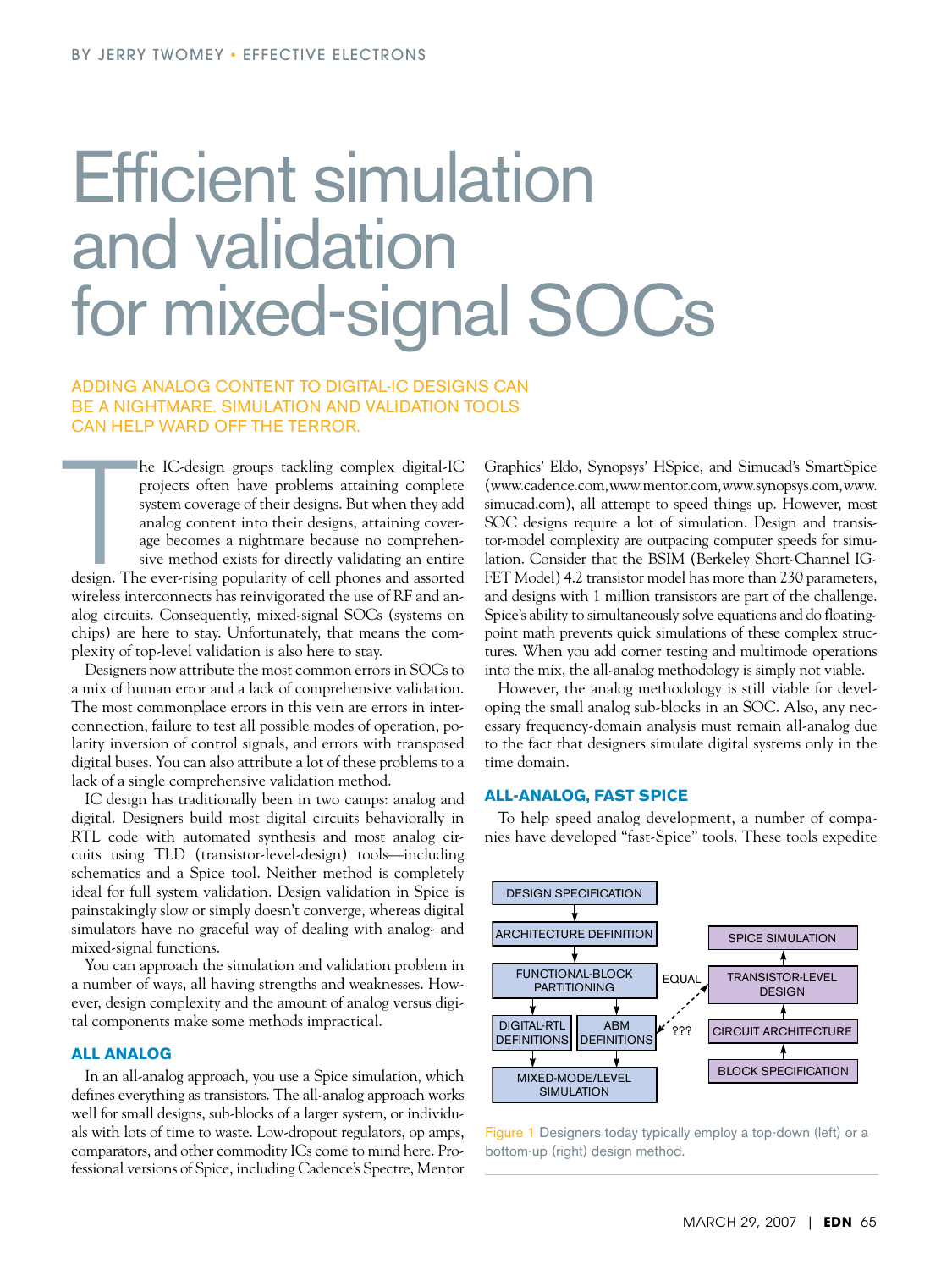simulation but sacrifice accuracy. Common fast-Spice techniques include: model simplification, relaxing error tolerances, lookup-table methods, event-driven methods that ignore inactive circuits, hierarchy, better simultaneous equationsolving methods, variable time-steps, and design partitioning. Most tools interactively trade accuracy for execution time. Designers can make adjustments depending on the accuracy they require for a given portion of the design they are simulating.

However, at the heart of the method, the tools define all the circuits at the transistor level. This approach might improve simulation time, but any significant digital content or large amounts of analog circuitry make this method quickly nonviable. Anything with digital gates should use RTL-simulation methods. Thus, fast-Spice tools are more valuable as part of mixed-mode-simulation methods.

### **Mixed mode**

In mixed-mode simulation, designers define analog circuits as transistors and digital circuits as RTL. This method is vi- al defini able in limited situations but often chokes if your design contains a significant amount of analog content. Virtually any transistor-level content greatly slows the process. Early analog/digital co-simulation products comprised two simulators with a method of transferring information between them. Some simulators attempt to improve speed and ease of use, but, no matter how you configured them, number crunching with Spice makes things run slowly. Designs employing a mix of ADCs, DACs, and PLLs do not simulate efficiently with this method, but this approach is valuable when you are







Figure 2 Designers need to ensure that silicon correlates to Spice models, Spice models correlate to a simulation netlist, and Spice simulation correlates to an ABM.

developing smaller, mixed-signal blocks. Designing an ADC with digital and analog parts is a good example.

With no efficient way to simulate larger designs with transistor-level tools, the design industry developed ABMs (analog behavioral models), such as Verilog-A, Verilog-AMS, and VHDL-AMS, to speed simulation. Generally, for a large SOC, this approach is the only one in which execution time is viable. Minimizing the need for floating-point math, removing the use of complex-transistor models, and providing functional definitions that sidestep the details of transistor-level implementation all combine to expedite simulations. Accuracy of the behavioral model is a manageable concern. In this method, each ABM needs to have a validation path back to the TLD. System-level designers perform most first-pass ABMs to a mathematical ideal.

Indeed, behavioral modeling and simulation have become new disciplines within the design community with conferences and working groups addressing the needs and issues associated with these disciplines (**references 1** and **2**). Design entry is currently language-driven, with Verilog-A, Verilog-AMS, and VH-

> DL-AMS being the dominant tools. The use of HDL-based tools implies that the orientation is to the digital designer who writes code. Successful analog simulation requires knowledge of the subtle aspects of circuits, and many analog designers don't want to write code. The solution for this problem is simple although not readily available: a schematic-entry tool for ABM development. Conceptually, this tool would be similar to The MathWorks' (www.mathworks.com) Simulink environment, which serves as a tool for the creation of Matlab code (**Reference 3**). One start-up (**Reference 4**) is attempting to develop such a tool, so options are becoming available. Designers, depending on their preference, will most likely use either the HDL or the schematic methods. For now, however, designers wishing to use ABMs need coding skills. The skills are easy to acquire, and numerous examples are available to help designers get started (**Reference 5**).

#### **Mixed level and mode**

Using a mix of ABMs, TLD, and RTL digital becomes both mixed-mode and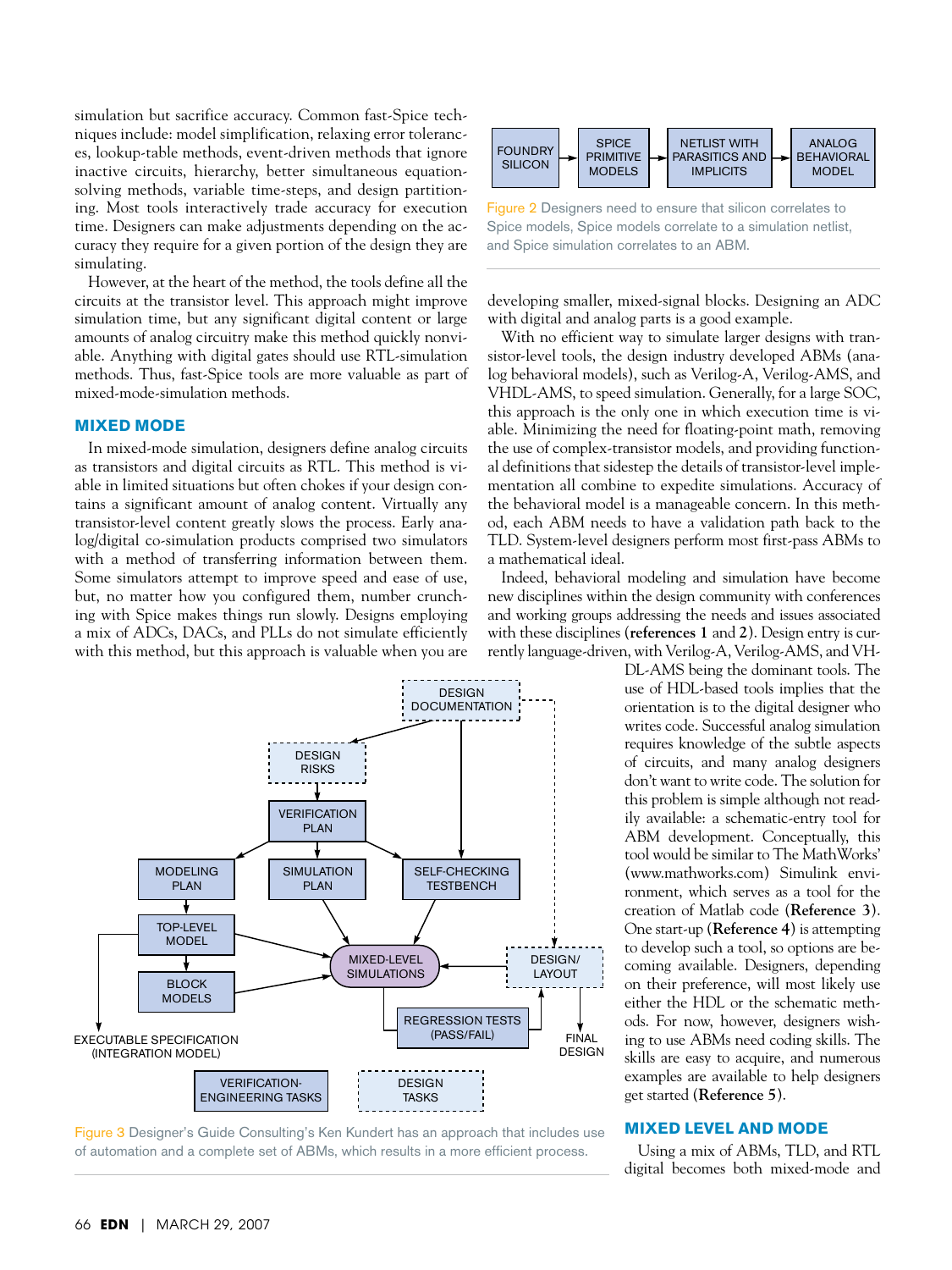mixed-level simulation. This type of simulation is a useful approach because it allows you to behaviorally expedite things while optimizing TLD. The behavioral blocks help create the testbench for the transistor-level section. For example, when designing a charge pump in a PLL, using an ABM voltage-controlled oscillator and an RTL-feedback divider considerably expedites simulation. Being

able to close the feedback loop allows easier optimization of the device.

The selective use of ABMs during this process implies that a full set of these models will be available as the block-byblock design nears completion. With these models in place, designers can do a fully behavioral top-level simulation. With complex designs, designers should avoid using transistor-level design at the top level.

#### **Current-mode simulation**

A technique for determining timing delay in digital designs, current-based modeling, does not apply to analog design, because simulation tools need to solve all fundamentals, including Ohm's Law, Kirchoff's Voltage Law, Kirchoff's Current Law, V=LdI/dt, I=CdV/dt, I=dq/dt, and  $q=CV$ , for full Spice accuracy. According to CK Kumar, product-marketing manager at Nascentric (www.nascentric.com), current-based modeling is "valuable for analog behavior of digital circuits" but does not provide a complete analog-design-tool set, as most Spice tools do.

#### **Top down versus bottom up**

Designers today typically employ a top-down- or a bottomup-design method (**Figure 1**). The two approaches usually come from different types of designers. Top-down design gets a lot of buzz about being the "correct" way to develop chips. In this method, designers develop a block-level architecture with RTL or ESL (electronic-system-level) functional definitions and first-order ABMs for analog- and mixed-signal structures. The typical top-down designer works from either a system or a digital perspective. Designers have been successful using the method for large SOCs, but the weakness in top-down design is that designers must validate the ABM-to-analog-TLD correlation and frequently are unaware of the nonideal nature of the TLD.

Bottom-up design suits TLD, in which designers manually piece together each functional block to create amplifiers, ADCs, and PLLs. This method far predates the SOC era, when transistor counts and area were small enough that designers could simulate them in a reasonable time with Spice. All mixed-signal chips combine top-down and bottom-up methods. Even if designers use a top-down approach and purchase their mixed-signal IP (intellectual property) from a third-party vendor, someone did TLD for those boxes. So both approaches are valuable and needed. The important thing is getting them to properly meet in the middle with an accurate ABM to represent the TLD.

#### **ABM-to-TLD correlation**

Designers need to ensure that silicon correlates to Spice models, Spice models correlate to a simulation netlist, and

## **MORE AT EDN.COM**

 $\overline{+}$  Go to www.edn. **com/ms4220 and click on Feedback Loop to post a comment on this article.** Spice simulation correlates to an ABM (**Figure 2**). All of these items are issues because lack of correlation breaks the chain necessary for maintaining accuracy. Many problems arise from inaccurate foundry models, and designers frequently omit implicit items from simulation netlists, such as package and bonding models, component mismatch, noise parameters, and parasitic coupling,

and the Spice model, consequently, is either incomplete or inaccurate.

The step that is most often troublesome, especially when digital designers are using a top-down approach and analog designers are using a bottom-up approach, is Spice simulation to ABM correlation. Designers often overlook a mismatch in this step. An all-too-common example of this omission occurs when an "ideal" DAC in a top-level design runs well through simulation. But when the design undergoes manufacturing, the DAC causes large current spikes on the power when it is clocking, or it takes too long to power up.

Much debate exists in the industry about the amount of design detail and quality designers need to make sufficiently accurate ABMs. For example, an ABM modeling a synchronous interface to the digital core—an ADC or a DAC, for example—may require only a simple model that validates the interconnect, the response to digital controls, and ideal operation. Designers can initially use Spice analysis to gain data on the detailed performance of the block. Designers then must use the ABM to validate control polarity and proper interconnect within the SOC. Designers can derive ABM definitions directly from the bottom-up-design process of multimode and multilevel simulation. Running a testbench with TLD and ABM while developing subsections of a design can give designers an interactive comparison of the two models. Topdown design implies that design teams have created an ABM before TLD takes place, so designers must ensure that the final ABM and TLD plug and play in the same way.

Designers can add even more characteristics to ABMs to quantify the interaction of blocks and ensure that their ABMs thoroughly validate their designs. Some industry participants think that design teams should even create transistor-level ABMs, but others see transistor-level ABMs as redundant. Going to this level of detail puts designers in the "too-complexto-simulate" cage from which they are trying to escape. They need an accurate, functional black-box model. Beyond digital interconnect and ideal functioning, designers can add other components to their black-box ABMs to improve their quality. For example, they can add loading and source impedances both entering and leaving the box—to ensure that the model provides a reactive impedance similar to the TLD. Latency is another factor, because a delay always occurs from the input to the output of a circuit. A delay similar to that of the TLD is appropriate. Undetermined state periods, including mode switching, PLL-acquisition times, and the like can lead to "output-not-stable" scenarios. A complex model could mimic these conditions, but conditional error flagging during those periods should suffice. Designers need to check power cycling in the TLD for suitable behavior. After that, the ABM can use error flagging for a predetermined period whenever the power supply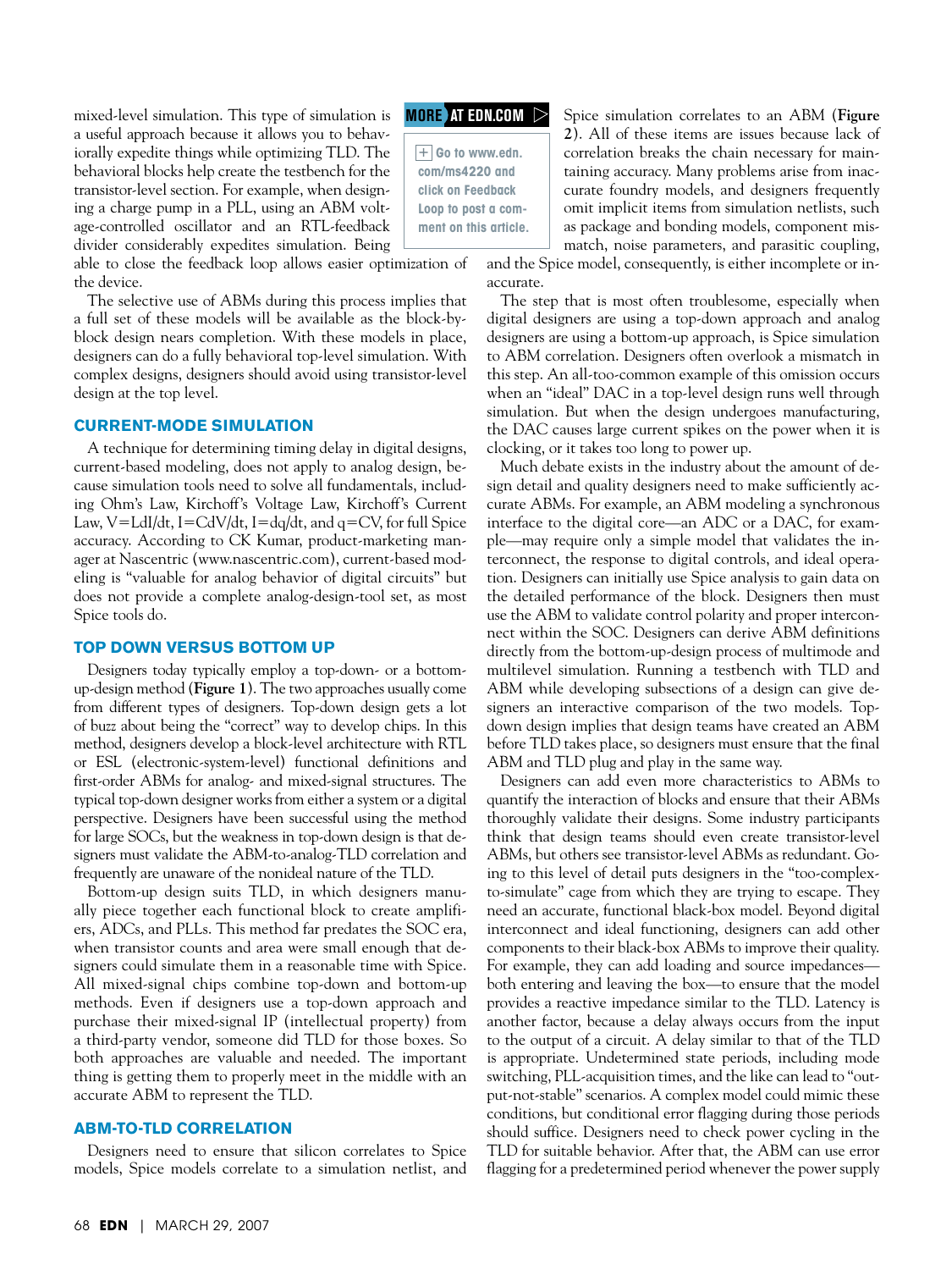or a power-down control changes state. Designers need to create conditional statements that monitor the acceptable range of power and ground voltages. These languages support the concepts of "analog events" and "event monitoring." In addition, conditional statements monitor the stimulus and loading of the pins of the ABM block. The intent is to provide enough information to validate interconnection and proper functions. Designers need to check each small block in Spice, as well, and to balance the model's complexity with how much simulation time they need to run the more complex models.

#### **Systematic testing and verification**

If designers use top-level verification, they must keep track of multiple models of the same blocks, model correlation, multiple modes of operation, multiple testing scenarios, revision control, and the associated database management. Depending on the complexity of the design, designers may find that manually performing these tasks can be errorprone, cumbersome, or simply impossible to track. Consulting with an expert on how to either streamline or fully automate the process seems a wise course of action. Ken Kundert, one of the founders of Designer's Guide Consulting (www. designersguide.com), specializes in the verification of large mixed-signal chips. While at Cadence, Kundert led the development of Spectre, SpectreHDL, and SpectreRF. He has also been involved in the definition of Verilog-AMS, Verilog-A, and VHDL-AMS modeling languages. Due to the complexity of the process, Kundert's approach includes use of automation

# DESIGNERS NEED TO CHECK EACH small block in Spice and to balance the model's complexity with how much simulation time they need to run the more complex models.

and a complete set of ABMs, which results in a more efficient process (**Figure 3**). Kundert's approach maximizes the use of software automation, because validation coexists with, rather than is merely a part of, the design flow.

Key concepts in the methodology include a verification plan that defines the models, modes of operation, input stimulus and acceptable outputs; a modeling plan that defines the necessary HDL and ABM models; and a top-level model that becomes an executable specification, which demonstrates the functions and features of the final chip. The methodology also includes a simulation plan that itemizes the tests to be run, the appropriate configuration in each test run; a self-checking testbench for model selection, providing stimulus and response monitoring and parametric pass/fail decisions; and regression testing to ensure that design progress and modifications do not corrupt design integrity and to swap small TLDs with ABMs so that model correlation remains unbroken.

You can find a comprehensive description of these concepts